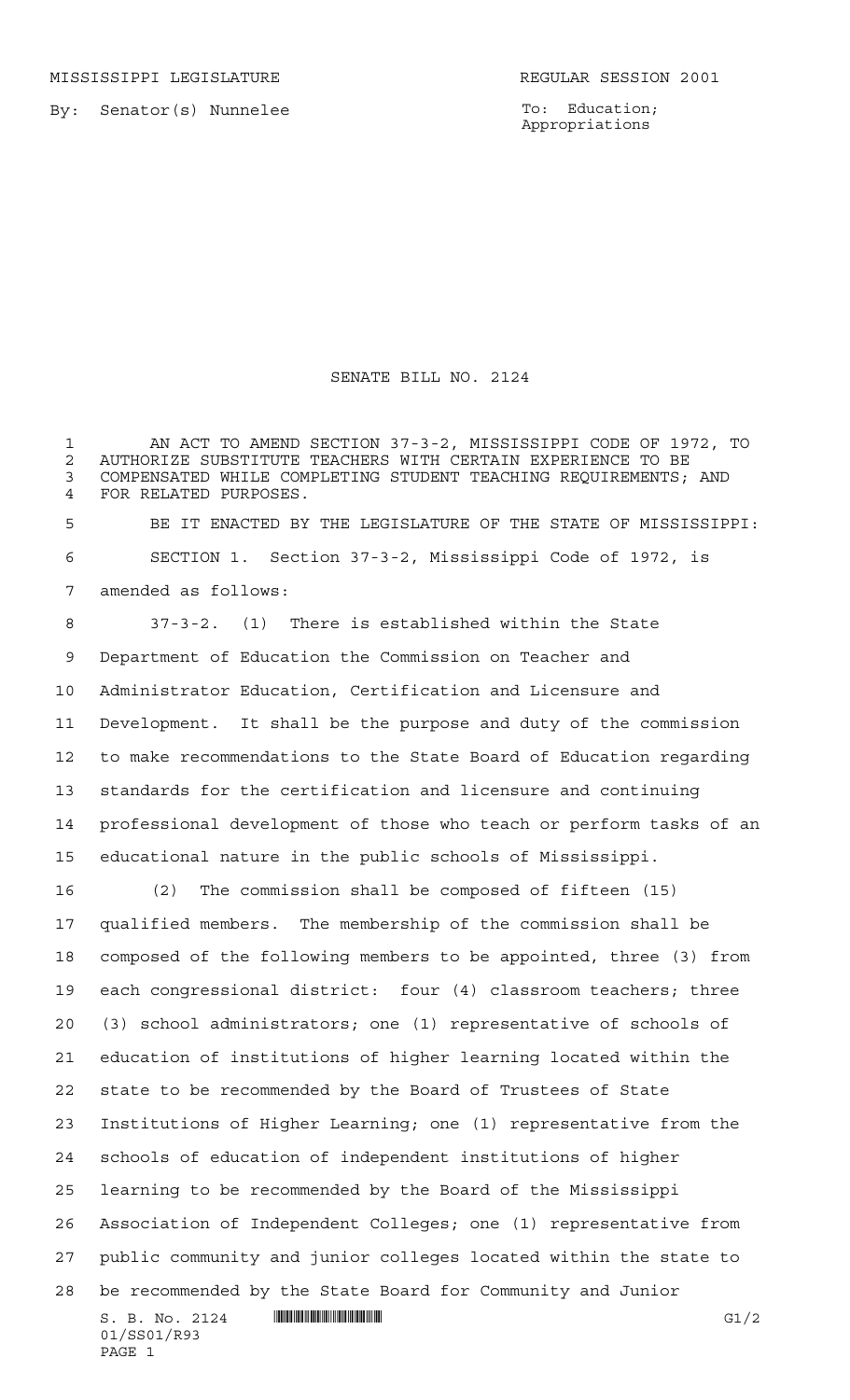Colleges; one (1) local school board member; and four (4) lay persons. All appointments shall be made by the State Board of Education after consultation with the State Superintendent of Public Education. The first appointments by the State Board of Education shall be made as follows: five (5) members shall be appointed for a term of one (1) year; five (5) members shall be appointed for a term of two (2) years; and five (5) members shall be appointed for a term of three (3) years. Thereafter, all members shall be appointed for a term of four (4) years.

 (3) The State Board of Education when making appointments shall designate a chairman. The commission shall meet at least once every two (2) months or more often if needed. Members of the commission shall be compensated at a rate of per diem as authorized by Section 25-3-69 and be reimbursed for actual and necessary expenses as authorized by Section 25-3-41.

 (4) An appropriate staff member of the State Department of Education shall be designated and assigned by the State Superintendent of Public Education to serve as executive secretary and coordinator for the commission. No less than two (2) other appropriate staff members of the State Department of Education shall be designated and assigned by the State Superintendent of Public Education to serve on the staff of the commission.

(5) It shall be the duty of the commission to:

 (a) Set standards and criteria, subject to the approval of the State Board of Education, for all educator preparation programs in the state;

 (b) Recommend to the State Board of Education each year approval or disapproval of each educator preparation program in the state;

 (c) Establish, subject to the approval of the State Board of Education, standards for initial teacher certification and licensure in all fields;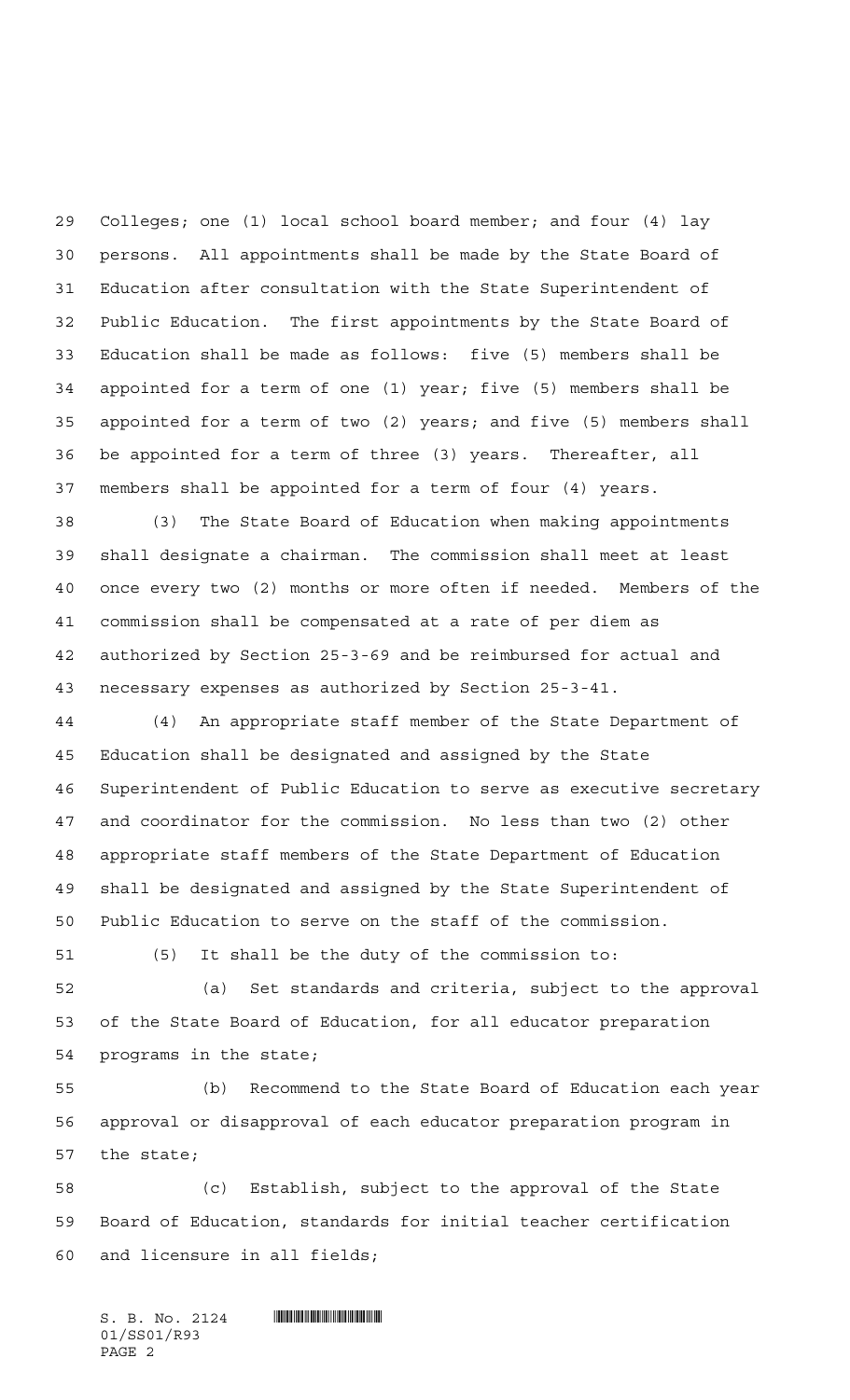(d) Establish, subject to the approval of the State Board of Education, standards for the renewal of teacher licenses in all fields;

 (e) Review and evaluate objective measures of teacher performance, such as test scores, which may form part of the licensure process, and to make recommendations for their use;

 (f) Review all existing requirements for certification and licensure;

 (g) Consult with groups whose work may be affected by the commission's decisions;

 (h) Prepare reports from time to time on current practices and issues in the general area of teacher education and certification and licensure;

 (i) Hold hearings concerning standards for teachers' and administrators' education and certification and licensure with approval of the State Board of Education;

 (j) Hire expert consultants with approval of the State Board of Education;

 (k) Set up ad hoc committees to advise on specific areas; and

81 (1) Perform such other functions as may fall within their general charge and which may be delegated to them by the State Board of Education.

 $S. B. No. 2124$  **Will Alberta Alberta**  $\blacksquare$  (6) (a) **Standard License-Approved Program Route**. An educator entering the school system of Mississippi for the first time and meeting all requirements as established by the State Board of Education shall be granted a standard five-year license. Persons who possess two (2) years of classroom experience as an assistant teacher or substitute teacher or who have taught for one (1) year in an accredited public or private school shall be allowed to fulfill student teaching requirements under the supervision of a qualified participating teacher approved by an accredited college of education. The local school district in

01/SS01/R93 PAGE 3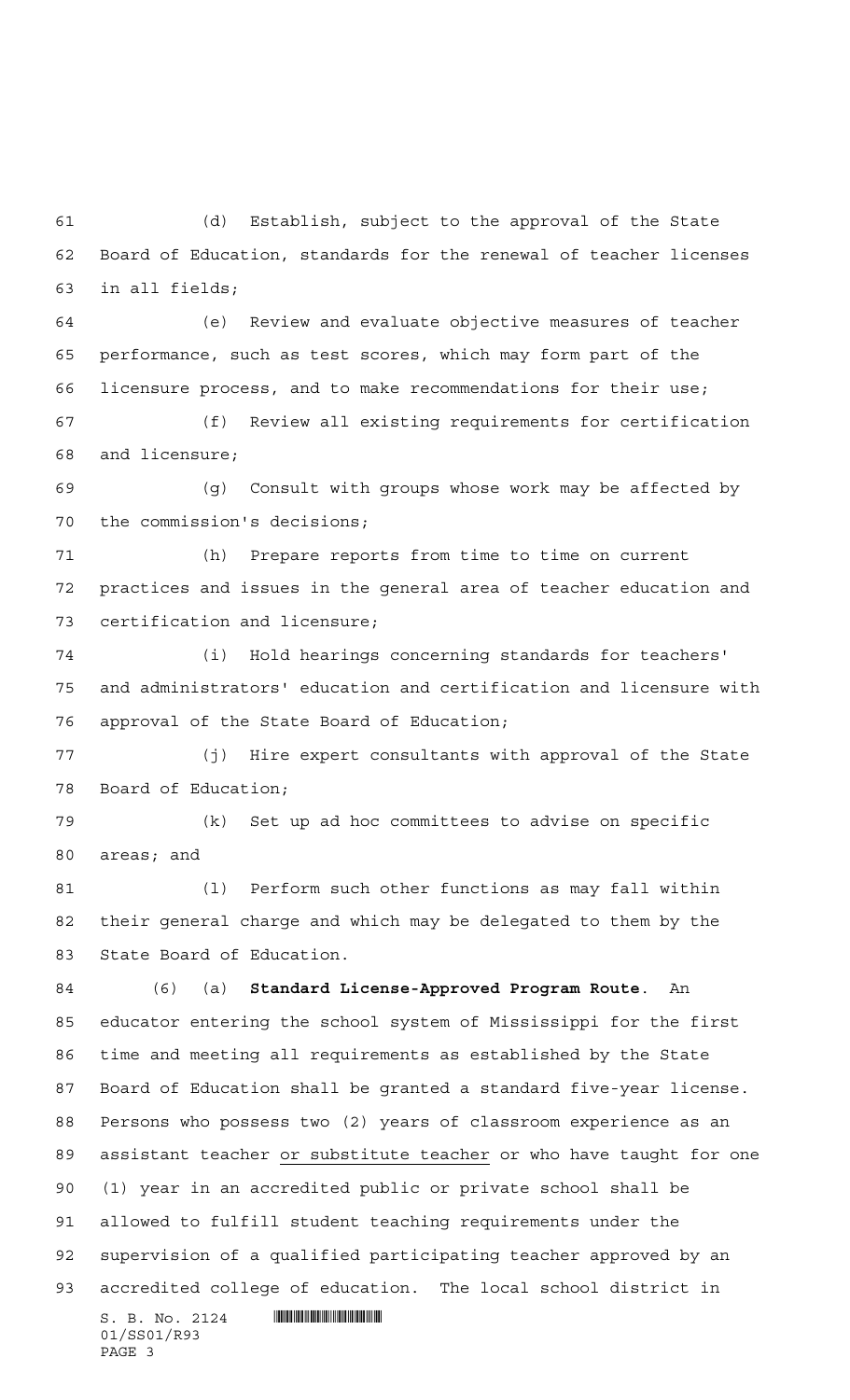which the assistant teacher or substitute teacher is employed shall compensate such assistant teachers or substitute teachers at the required salary level during the period of time such individual is completing student teaching requirements. Applicants for a standard license shall submit to the department:

(i) An application on a department form;

 (ii) An official transcript of completion of a teacher education program or a bachelor of science degree with child development emphasis from a program accredited by the American Association of Family and Consumer Sciences (AAFCS) approved by the department or a nationally accredited program, subject to the following: Licensure to teach in Mississippi prekindergarten through kindergarten classrooms shall require completion of a teacher education program or a bachelor of science degree with child development emphasis from a program accredited by the American Association of Family and Consumer Sciences (AAFCS). Licensure to teach in Mississippi kindergarten, for those applicants who have completed a teacher education program, and in Grade 1 through Grade 4 shall require the completion of an interdisciplinary program of studies. Licenses for Grades 4 through 8 shall require the completion of an interdisciplinary program of studies with two (2) or more areas of concentration. Licensure to teach in Mississippi Grades 7 through 12 shall require a major in an academic field other than education, or a combination of disciplines other than education. Students preparing to teach a subject shall complete a major in the respective subject discipline. All applicants for standard licensure shall demonstrate that such person's college preparation in those fields was in accordance with the standards set forth by the National Council for Accreditation of Teacher Education (NCATE) or the National Association of State Directors of Teacher Education and Certification (NASDTEC) or, for those applicants who

01/SS01/R93 PAGE 4

 $S.$  B. No. 2124  $\blacksquare$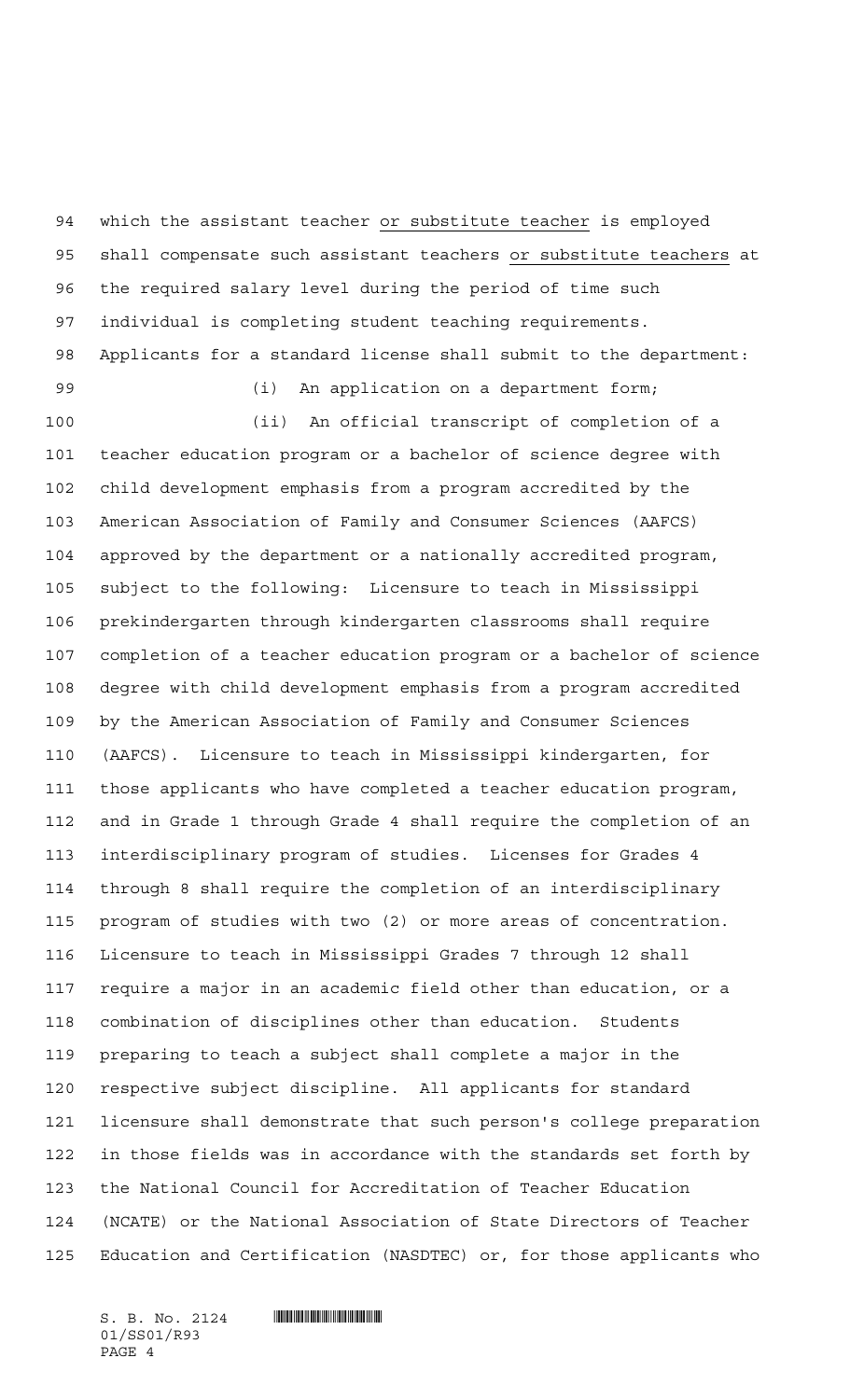$S. B. No. 2124$  **INSTERNAL SET AND ALL STATES** 01/SS01/R93 have a bachelor of science degree with child development emphasis, the American Association of Family and Consumer Sciences (AAFCS); (iii) A copy of test scores evidencing satisfactory completion of nationally administered examinations of achievement, such as the Educational Testing Service's teacher testing examinations; and (iv) Any other document required by the State Board of Education. (b) **Standard License-Alternate Teaching Route**. Applicants for a standard license-alternate teaching route shall submit to the department: (i) An application on a department form; (ii) An official transcript evidencing a bachelor's degree from an accredited institution of higher learning; (iii) A copy of test scores evidencing satisfactory completion of an examination of achievement specified by the commission and approved by the State Board of Education; (iv) An official transcript evidencing appropriate credit hours or a copy of test scores evidencing successful completion of tests as required by the State Board of Education; and (v) Any other document required by the State Board of Education. A Standard License-Approved Program Route and a Standard License-Alternate Teaching Route shall be issued for a five-year period, and may be renewed. Recognizing teaching as a profession, a hiring preference shall be granted to persons holding a Standard License-Approved Program Route or Standard License-Alternate Teaching Route over persons holding any other license. (c) **Special License-Expert Citizen**. In order to allow a school district to offer specialized or technical courses, the State Department of Education, in accordance with rules and

PAGE 5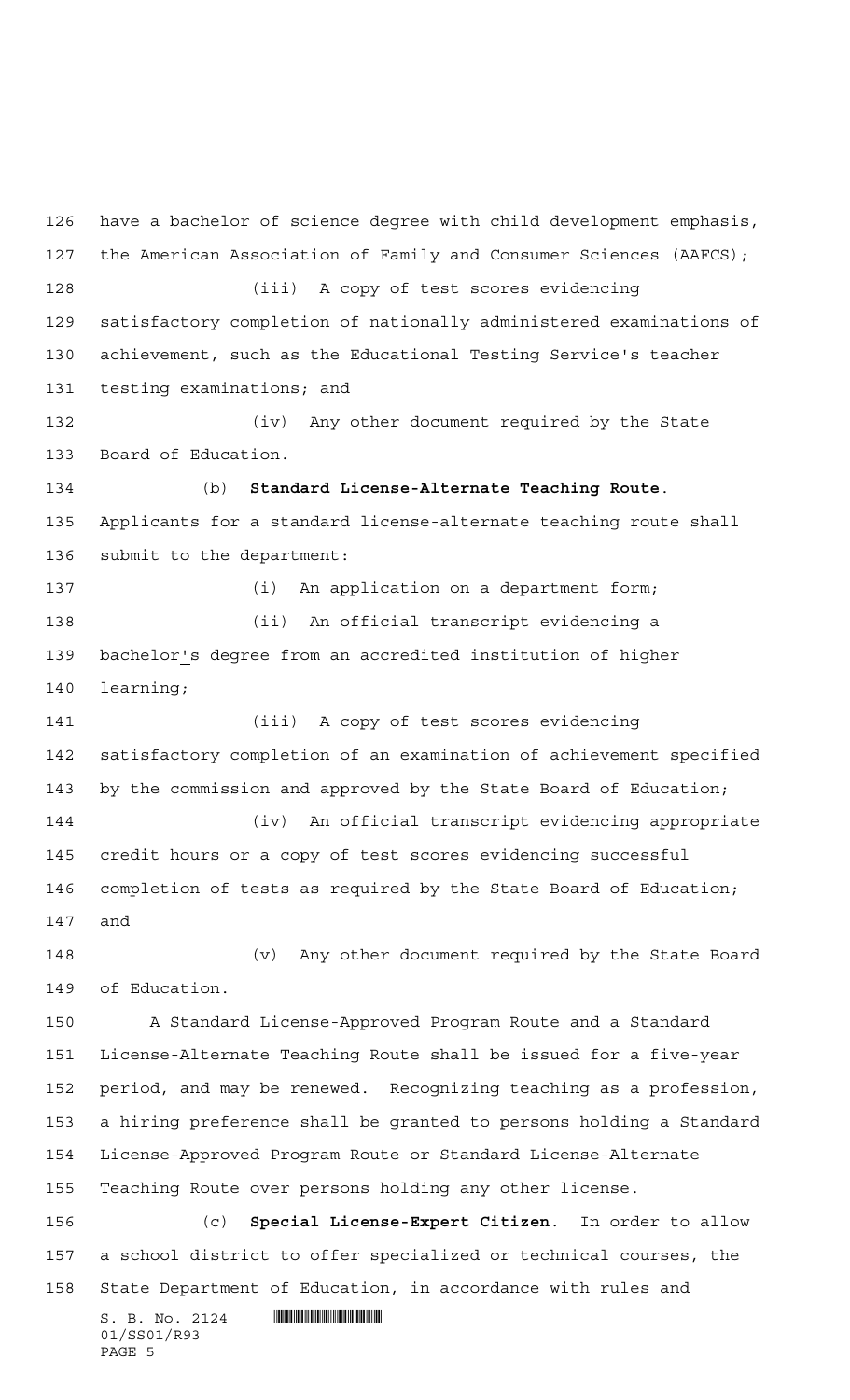regulations established by the State Board of Education, may grant a one-year expert citizen-teacher license to local business or other professional personnel to teach in a public school or nonpublic school accredited or approved by the state. Such person may begin teaching upon his employment by the local school board and licensure by the Mississippi Department of Education. The board shall adopt rules and regulations to administer the expert citizen-teacher license. A special license-expert citizen may be renewed in accordance with the established rules and regulations of the State Department of Education.

 (d) **Special License - Nonrenewable.** The State Board of Education is authorized to establish rules and regulations to allow those educators not meeting requirements in subsection (6)(a), (b) or (c) to be licensed for a period of not more than three (3) years, except by special approval of the State Board of Education.

 (e) **Nonlicensed Teaching Personnel.** A nonlicensed person may teach for a maximum of three (3) periods per teaching day in a public school or a nonpublic school accredited/approved by the state. Such person shall submit to the department a transcript or record of his education and experience which substantiates his preparation for the subject to be taught and shall meet other qualifications specified by the commission and approved by the State Board of Education. In no case shall any local school board hire nonlicensed personnel as authorized under this paragraph in excess of five percent (5%) of the total number of licensed personnel in any single school.

 (f) In the event any school district meets Level 4 or 5 accreditation standards, the State Board of Education, in its discretion, may exempt such school district from any restrictions in paragraph (e) relating to the employment of nonlicensed teaching personnel.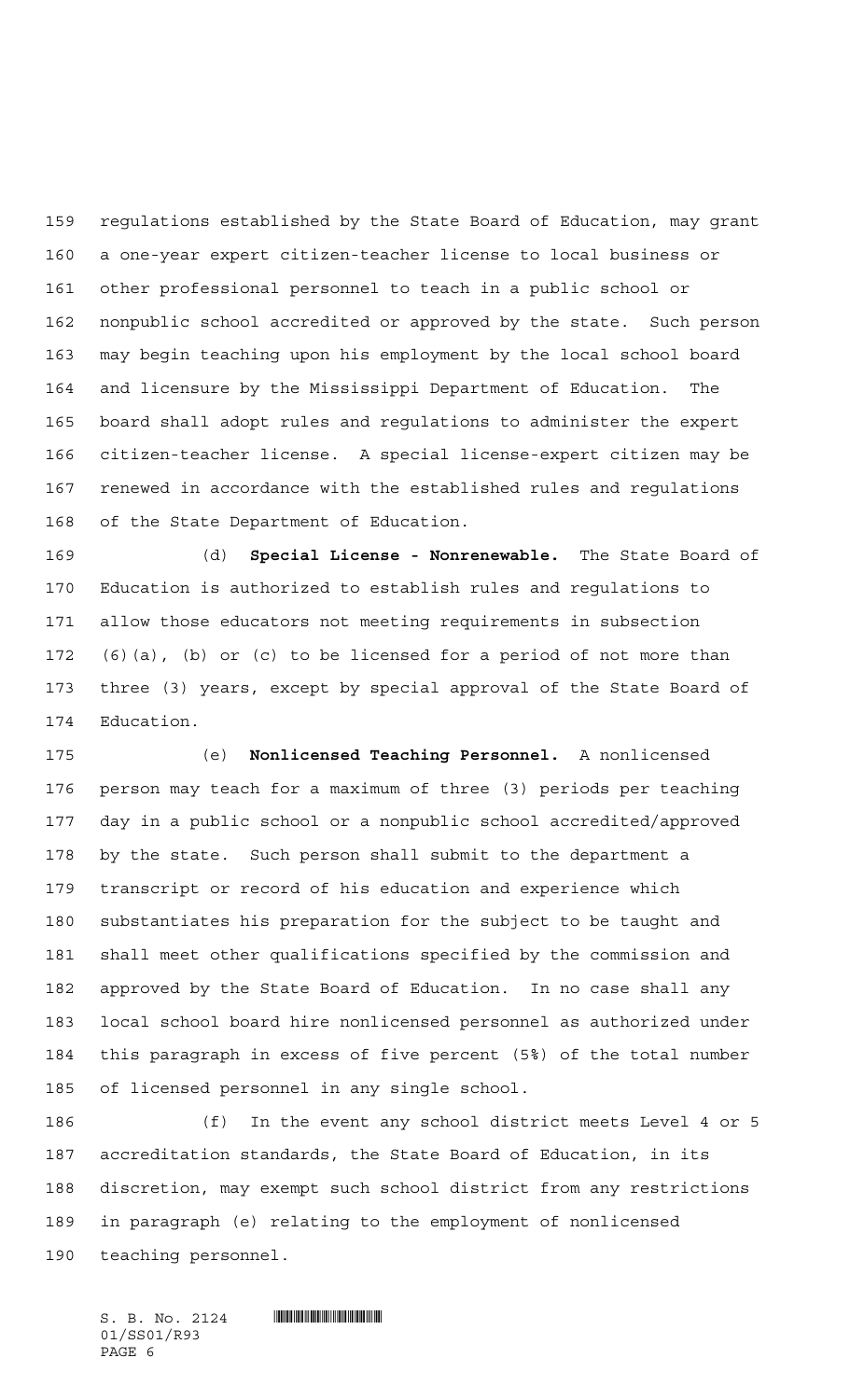(7) **Administrator License.** The State Board of Education is authorized to establish rules and regulations and to administer the licensure process of the school administrators in the State of Mississippi. There will be four (4) categories of administrator licensure with exceptions only through special approval of the State Board of Education.

 (a) **Administrator License - Nonpracticing.** Those educators holding administrative endorsement but have no administrative experience or not serving in an administrative position on January 15, 1997.

 (b) **Administrator License - Entry Level.** Those educators holding administrative endorsement and having met the department's qualifications to be eligible for employment in a Mississippi school district. Administrator license - entry level shall be issued for a five-year period and shall be nonrenewable.

 (c) **Standard Administrator License - Career Level.** An administrator who has met all the requirements of the department for standard administrator licensure.

 (d) **Administrator License - Alternate Route.** The board may establish an alternate route for licensing administrative personnel. Such alternate route for administrative licensure shall be available for persons holding, but not limited to, a master of business administration degree, a master of public administration degree or a master of public planning and policy degree from an accredited college or university, with five (5) years of administrative or supervisory experience. Successful completion of the requirements of alternate route licensure for administrators shall qualify the person for a standard administrator license.

 Beginning with the 1997-1998 school year, individuals seeking school administrator licensure under paragraph (b), (c) or (d) shall successfully complete a training program and an assessment process prescribed by the State Board of Education. Applicants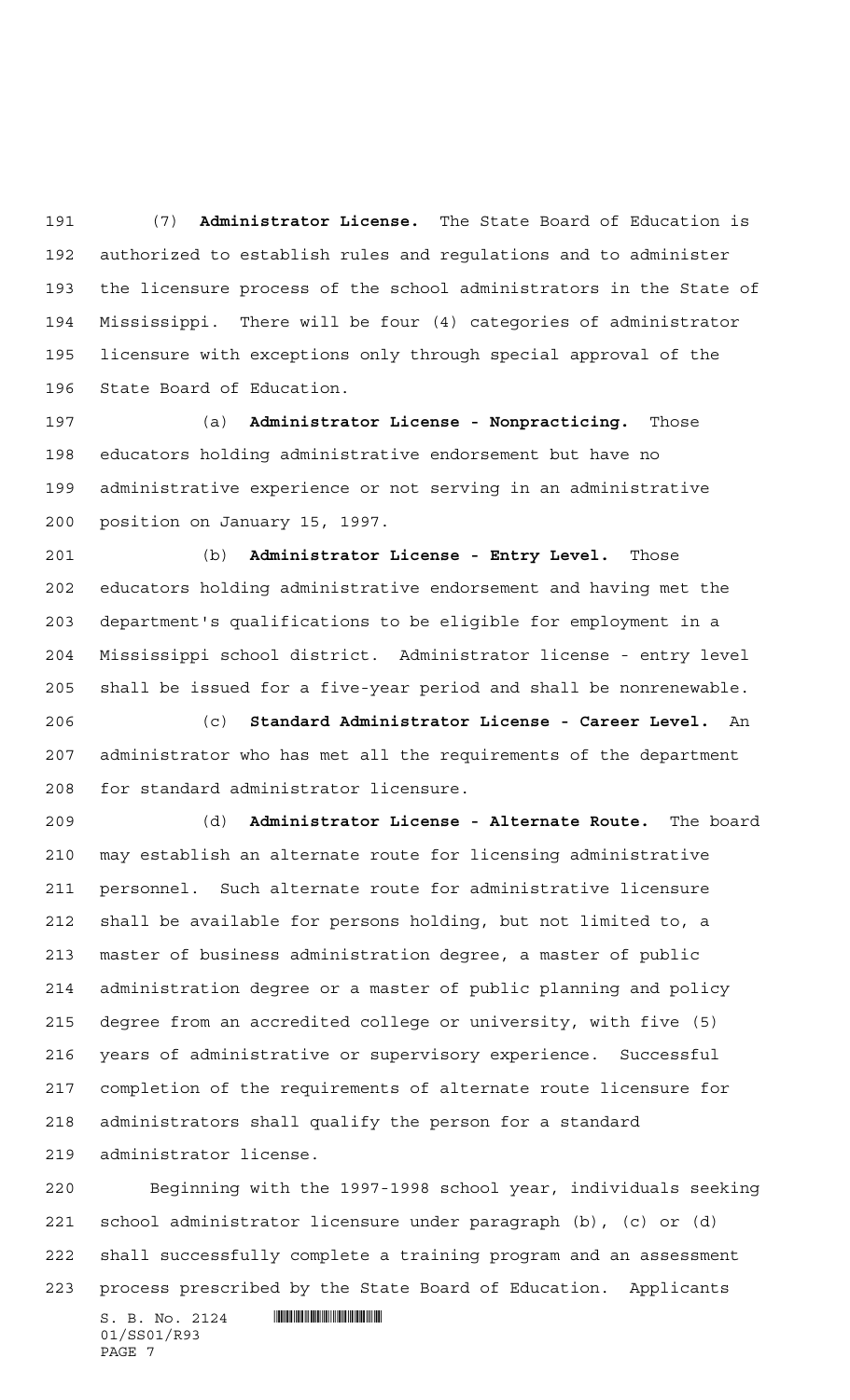seeking school administrator licensure prior to June 30, 1997, and completing all requirements for provisional or standard administrator certification and who have never practiced, shall be exempt from taking the Mississippi Assessment Battery Phase I. Applicants seeking school administrator licensure during the period beginning July 1, 1997, through June 30, 1998, shall participate in the Mississippi Assessment Battery, and upon request of the applicant, the department shall reimburse the applicant for the cost of the assessment process required. After June 30, 1998, all applicants for school administrator licensure shall meet all requirements prescribed by the department under paragraph (b), (c) or (d), and the cost of the assessment process required shall be paid by the applicant.

 (8) **Reciprocity.** (a) The department shall grant a standard license to any individual who possesses a valid standard license from another state and has a minimum of two (2) years of full-time teaching or administrator experience.

 (b) The department shall grant a nonrenewable special license to any individual who possesses a credential which is less than a standard license or certification from another state, or who possesses a standard license from another state but has less than two (2) years of full-time teaching or administration experience. Such special license shall be valid for the current school year plus one (1) additional school year to expire on June 30 of the second year, not to exceed a total period of twenty-four (24) months, during which time the applicant shall be required to complete the requirements for a standard license in Mississippi.

 (9) **Renewal and Reinstatement of Licenses.** The State Board of Education is authorized to establish rules and regulations for the renewal and reinstatement of educator and administrator licenses. Effective May 15, 1997, the valid standard license held by an educator shall be extended five (5) years beyond the expiration date of the license in order to afford the educator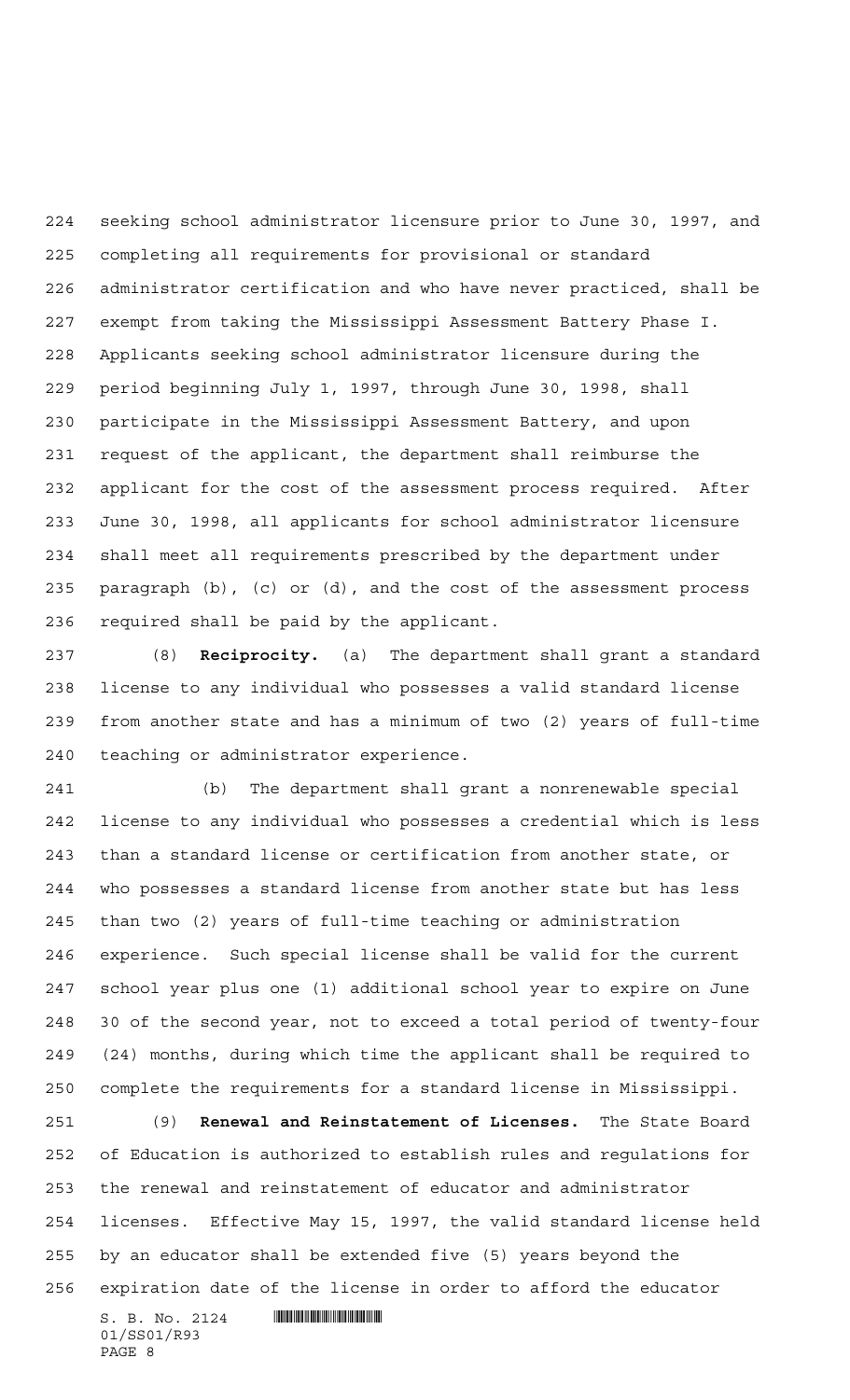adequate time to fulfill new renewal requirements established pursuant to this subsection. An educator completing a master of education, educational specialist or doctor of education degree in May 1997 for the purpose of upgrading the educator's license to a higher class shall be given this extension of five (5) years plus five (5) additional years for completion of a higher degree.

 (10) All controversies involving the issuance, revocation, suspension or any change whatsoever in the licensure of an educator required to hold a license shall be initially heard in a hearing de novo, by the commission or by a subcommittee established by the commission and composed of commission members for the purpose of holding hearings. Any complaint seeking the denial of issuance, revocation or suspension of a license shall be by sworn affidavit filed with the Commission of Teacher and Administrator Education, Certification and Licensure and Development. The decision thereon by the commission or its subcommittee shall be final, unless the aggrieved party shall appeal to the State Board of Education, within ten (10) days, of the decision of the committee or its subcommittee. An appeal to the State Board of Education shall be on the record previously made before the commission or its subcommittee unless otherwise provided by rules and regulations adopted by the board. The State Board of Education in its authority may reverse, or remand with instructions, the decision of the committee or its subcommittee. The decision of the State Board of Education shall be final.

 (11) The State Board of Education, acting through the commission, may deny an application for any teacher or administrator license for one or more of the following:

 (a) Lack of qualifications which are prescribed by law or regulations adopted by the State Board of Education; (b) The applicant has a physical, emotional or mental

disability that renders the applicant unfit to perform the duties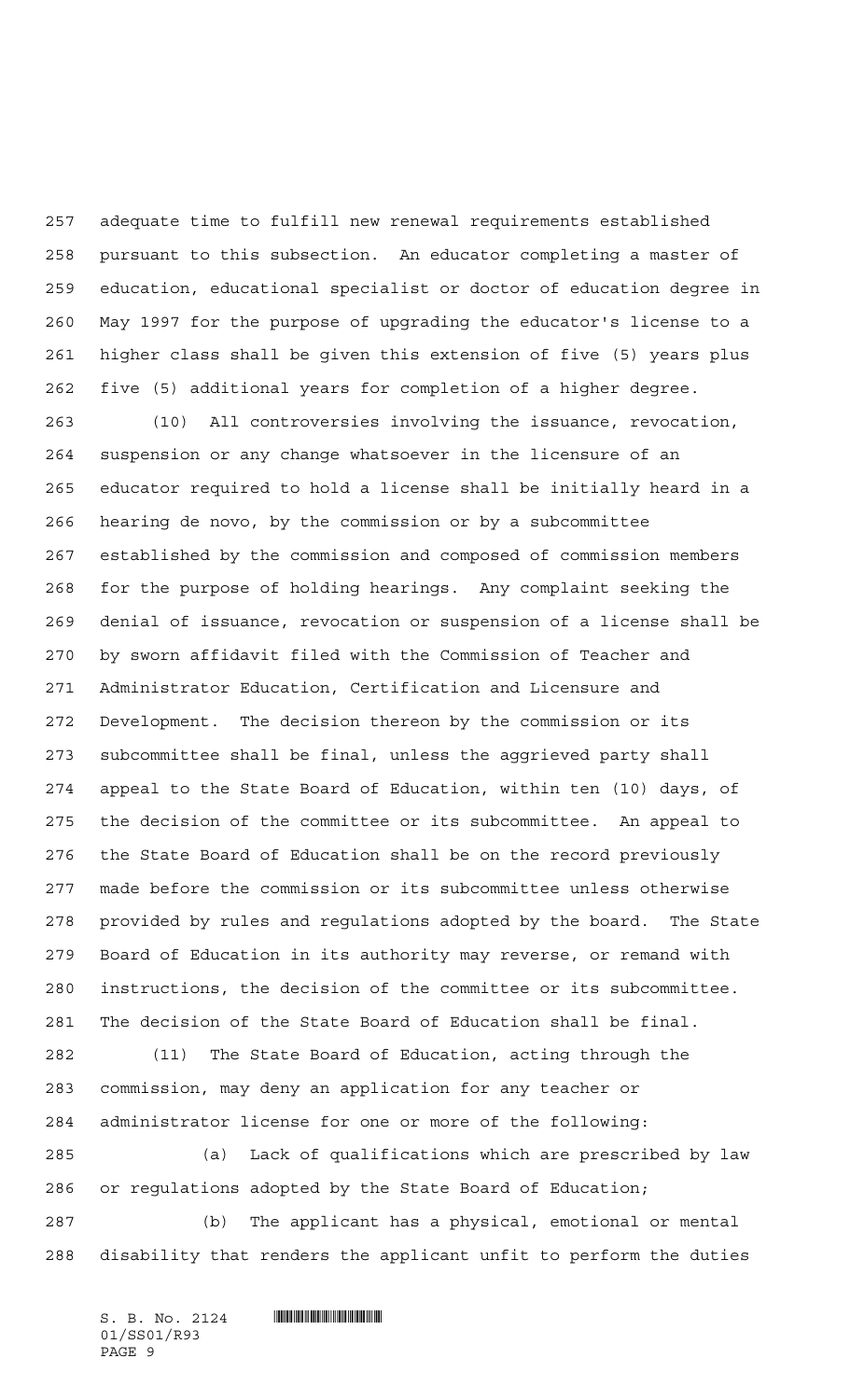authorized by the license, as certified by a licensed psychologist or psychiatrist;

 (c) The applicant is actively addicted to or actively dependent on alcohol or other habit-forming drugs or is a habitual user of narcotics, barbiturates, amphetamines, hallucinogens, or other drugs having similar effect, at the time of application for a license;

 (d) Revocation of an applicant's certificate or license by another state;

 (e) Fraud or deceit committed by the applicant in securing or attempting to secure such certification and license;

 (f) Failing or refusing to furnish reasonable evidence of identification;

 (g) The applicant has been convicted, has pled guilty or entered a plea of nolo contendere to a felony, as defined by federal or state law; or

 (h) The applicant has been convicted, has pled guilty or entered a plea of nolo contendere to a sex offense as defined by federal or state law.

 (12) The State Board of Education, acting on the recommendation of the commission, may revoke or suspend any teacher or administrator license for specified periods of time for one or more of the following:

 (a) Breach of contract or abandonment of employment may result in the suspension of the license for one (1) school year as provided in Section 37-9-57;

 (b) Obtaining a license by fraudulent means shall result in immediate suspension and continued suspension for one (1) year after correction is made;

 (c) Suspension or revocation of a certificate or license by another state shall result in immediate suspension or revocation and shall continue until records in the prior state

have been cleared;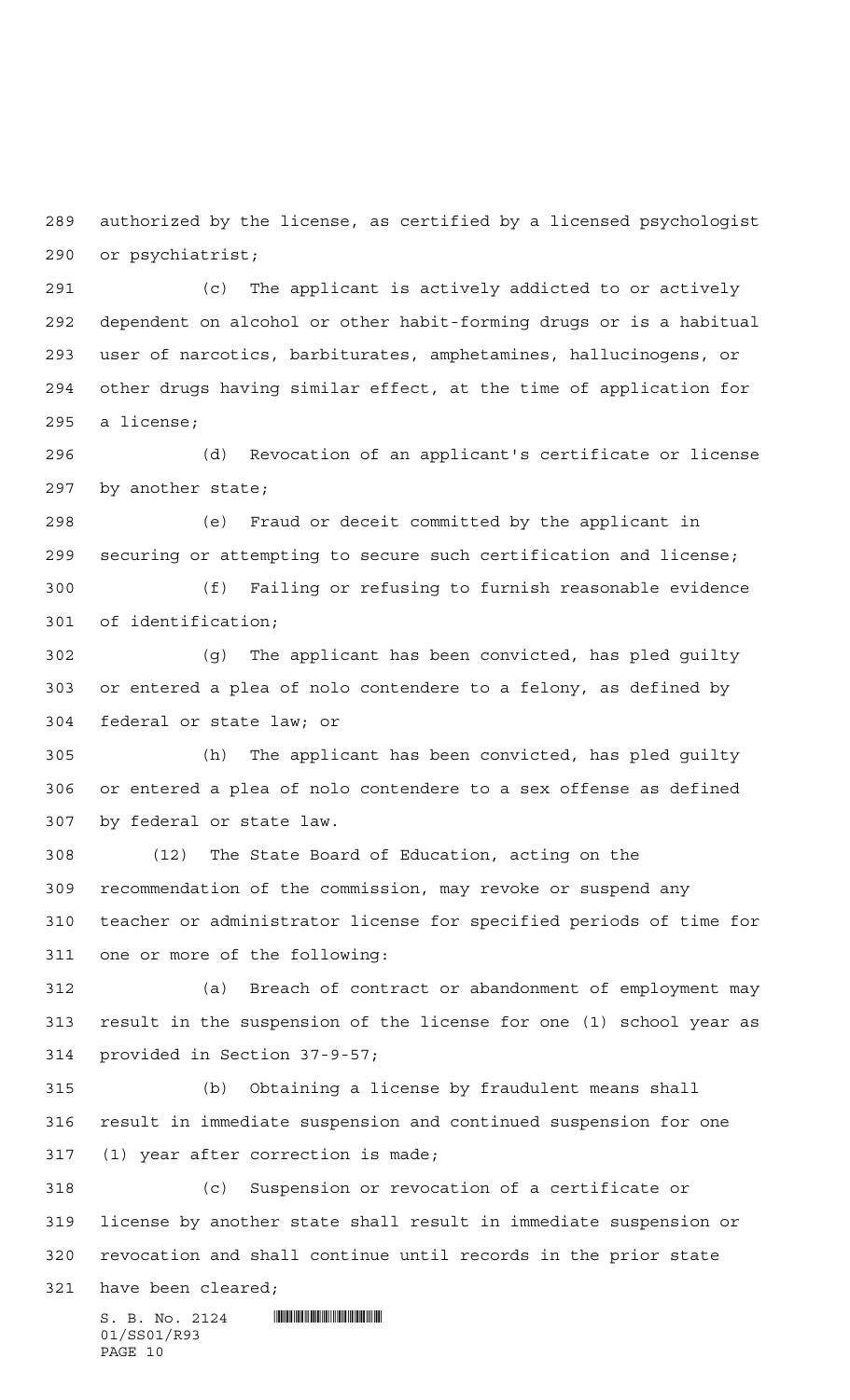(d) The license holder has been convicted, has pled guilty or entered a plea of nolo contendere to a felony, as defined by federal or state law;

 (e) The license holder has been convicted, has pled guilty or entered a plea of nolo contendere to a sex offense, as defined by federal or state law; or

 (f) The license holder knowingly and willfully committing any of the acts affecting validity of mandatory uniform test results as provided in Section 37-16-4(1).

 (13) (a) Dismissal or suspension of a licensed employee by a local school board pursuant to Section 37-9-59 may result in the suspension or revocation of a license for a length of time which shall be determined by the commission and based upon the severity of the offense.

 (b) Any offense committed or attempted in any other state shall result in the same penalty as if committed or attempted in this state.

 (c) A person may voluntarily surrender a license. The surrender of such license may result in the commission recommending any of the above penalties without the necessity of a hearing. However, any such license which has voluntarily been surrendered by a licensed employee may be reinstated by a unanimous vote of all members of the commission.

 (14) A person whose license has been suspended on any grounds except criminal grounds may petition for reinstatement of the license after one (1) year from the date of suspension, or after one-half (1/2) of the suspended time has lapsed, whichever is greater. A license suspended on the criminal grounds may be reinstated upon petition to the commission filed after expiration of the sentence and parole or probationary period imposed upon conviction. A revoked license may be reinstated upon satisfactory showing of evidence of rehabilitation. The commission shall require all who petition for reinstatement to furnish evidence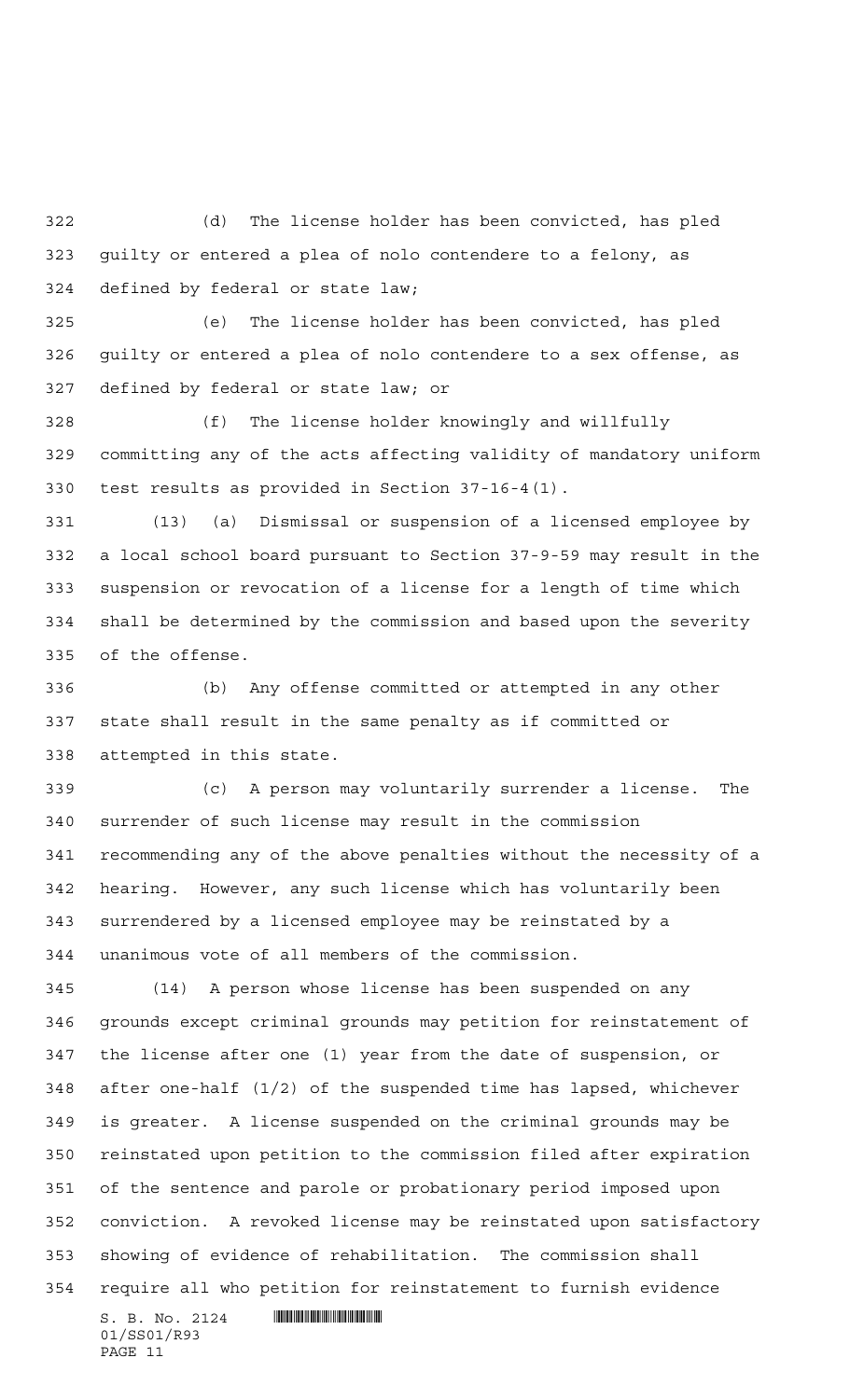satisfactory to the commission of good character, good mental, emotional and physical health and such other evidence as the commission may deem necessary to establish the petitioner's rehabilitation and fitness to perform the duties authorized by the license.

 (15) Reporting procedures and hearing procedures for dealing with infractions under this section shall be promulgated by the commission, subject to the approval of the State Board of Education. The revocation or suspension of a license shall be effected at the time indicated on the notice of suspension or revocation. The commission shall immediately notify the superintendent of the school district or school board where the teacher or administrator is employed of any disciplinary action and also notify the teacher or administrator of such revocation or suspension and shall maintain records of action taken. The State Board of Education may reverse or remand with instructions any decision of the commission regarding a petition for reinstatement of a license, and any such decision of the State Board of Education shall be final.

 (16) An appeal from the action of the State Board of Education in denying an application, revoking or suspending a license or otherwise disciplining any person under the provisions of this section, shall be filed in the Chancery Court of the First Judicial District of Hinds County on the record made, including a verbatim transcript of the testimony at the hearing. The appeal shall be filed within thirty (30) days after notification of the action of the board is mailed or served and the proceedings in chancery court shall be conducted as other matters coming before the court. The appeal shall be perfected upon filing notice of the appeal and by the prepayment of all costs, including the cost of preparation of the record of the proceedings by the State Board of Education, and the filing of a bond in the sum of Two Hundred Dollars (\$200.00) conditioned that if the action of the board be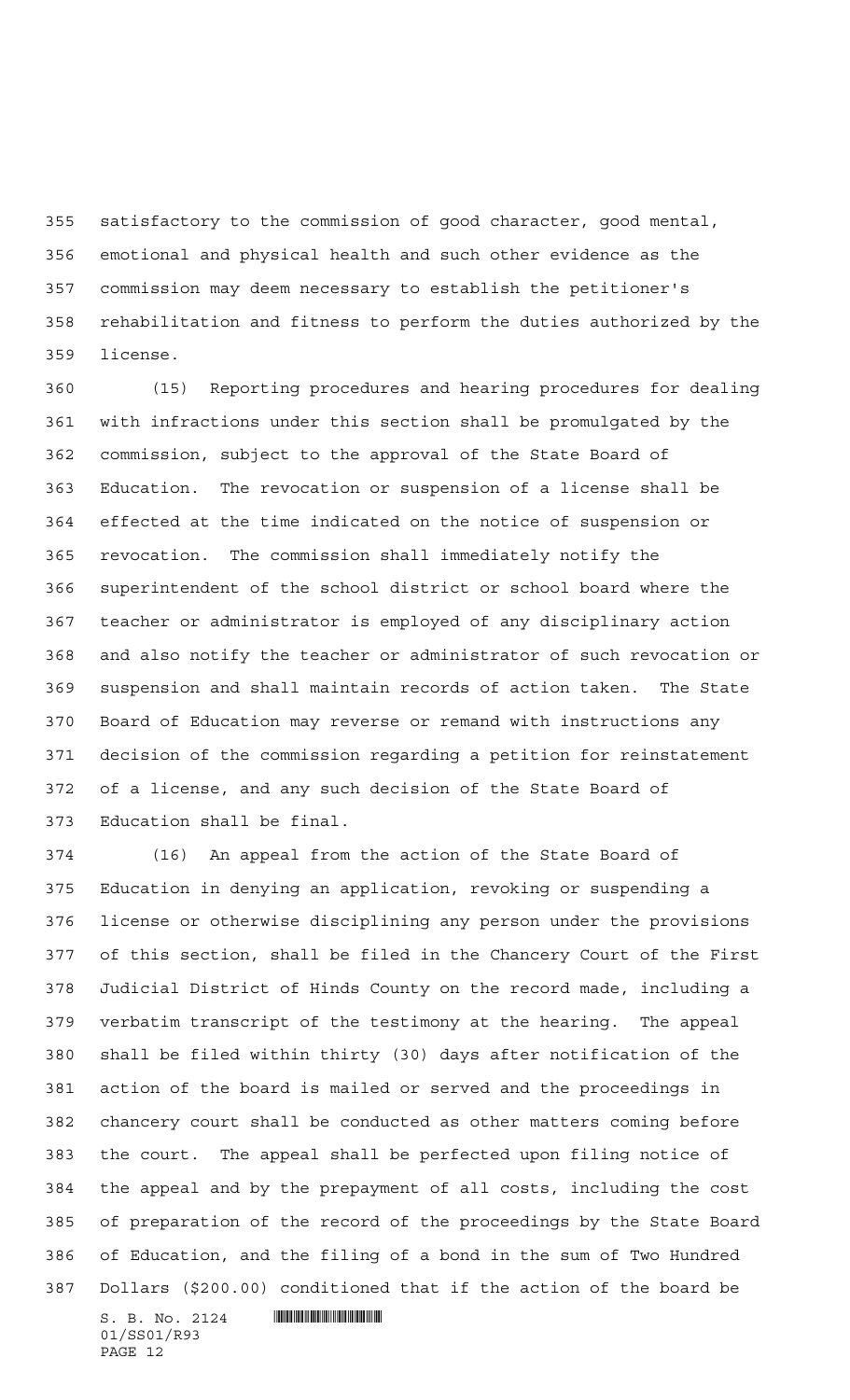affirmed by the chancery court, the applicant or license holder shall pay the costs of the appeal and the action of the chancery court.

 (17) All such programs, rules, regulations, standards and criteria recommended or authorized by the commission shall become effective upon approval by the State Board of Education as designated by appropriate orders entered upon the minutes thereof.

 (18) The granting of a license shall not be deemed a property right nor a guarantee of employment in any public school district. A license is a privilege indicating minimal eligibility for teaching in the public schools of Mississippi. This section shall in no way alter or abridge the authority of local school districts to require greater qualifications or standards of performance as a prerequisite of initial or continued employment in such districts.

 $S. B. No. 2124$  **INSIGNATION**  (19) In addition to the reasons specified in subsections (12) and (13) of this section, the board shall be authorized to suspend the license of any licensee for being out of compliance with an order for support, as defined in Section 93-11-153. The procedure for suspension of a license for being out of compliance with an order for support, and the procedure for the reissuance or reinstatement of a license suspended for that purpose, and the payment of any fees for the reissuance or reinstatement of a license suspended for that purpose, shall be governed by Section 93-11-157 or 93-11-163, as the case may be. Actions taken by the board in suspending a license when required by Section 93-11-157 or 93-11-163 are not actions from which an appeal may be taken under this section. Any appeal of a license suspension that is required by Section 93-11-157 or 93-11-163 shall be taken in accordance with the appeal procedure specified in Section 93-11-157 or 93-11-163, as the case may be, rather than the procedure specified in this section. If there is any conflict between any provision of Section 93-11-157 or 93-11-163 and any

01/SS01/R93 PAGE 13